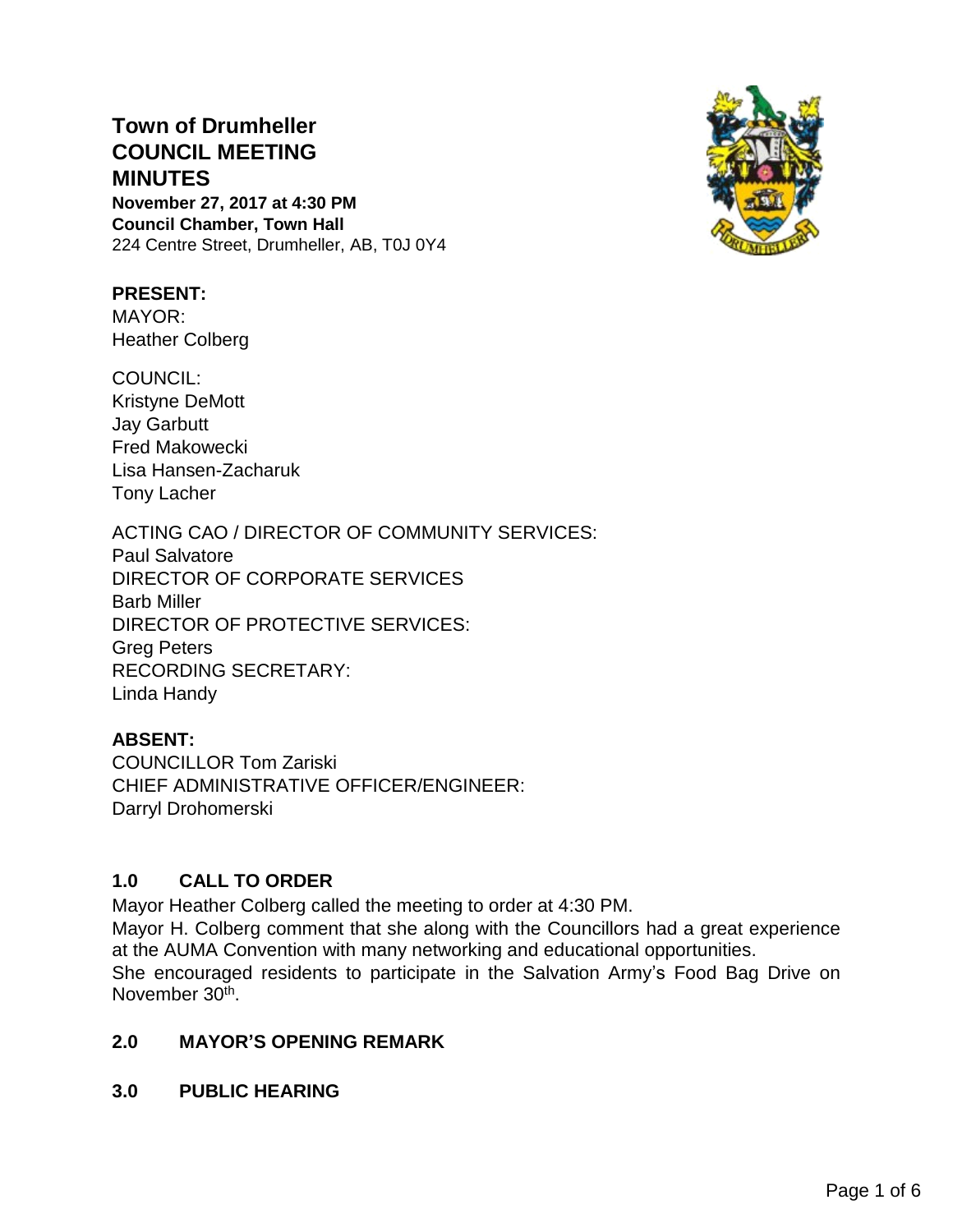## **4.0 ADOPTION OF AGENDA**

**MO2017.140** Garbutt, Lacher moved to adopt the agenda as presented. Carried unanimously.

### **5.0 MINUTES**

## **5.1. ADOPTION OF REGULAR COUNCIL MEETING MINUTES**

5.1.1 Regular Council Meeting Minutes of November 14, 2017

**MO2017.141** Hansen-Zacharuk, Makowecki moved to adopt the Regular Council Meeting Minutes of November 14, 2017 as presented. Carried unanimously.

### **5.2. MINUTES OF MEETING PRESENTED FOR INFORMATION**

- **5.3. BUSINESS ARISING FROM THE MINUTES**
- **6.0 DELEGATIONS**
- **7.0 COMMITTEE OF THE WHOLE RECOMMENDATIONS**
- **8.0 REQUEST FOR DECISION REPORTS**

#### **8.1 ACTING CAO**

#### **8.1.1 Bylaw 14.17**

P. Salvatore presented Bylaw 14.17 being a bylaw to set the utility rates for 2018. He advised that on December  $4<sup>th</sup>$ , Bob Jenkins, Business Plan & Utility Rate Analyst would provide details on how the formulas are put together.

**MO2017.142** Garbutt, Hansen-Zacharuk moved first reading of Bylaw 14.17. Carried unanimously.

8.1.2 RFD – Amendment to Policy C-04-14 (Remuneration and Expense Allowance for Mayor and Council)

P. Salvatore advised that following discussion held at Council's Committee of the Whole Meeting on November 20<sup>th</sup>, Council agreed to amend Council Policy C-04-14 Section 2.0 by changing the period for review of this Policy and report back to Council with recommendations within one (1) year (from the current stated 90 days).

**MO2017.143** Lacher, DeMott moved that Council amend Section 2 of Council Policy C-04-14 known as the Remuneration and Expense Allowance for Mayor and Council by changing the period for review of this Policy and report back to Council within one (1) year following a General Municipal Election.

Councillor J. Garbutt asked Council to consider a further amendment to the Policy which would increase Councillors per diem from the current five (5) to seven (7) for an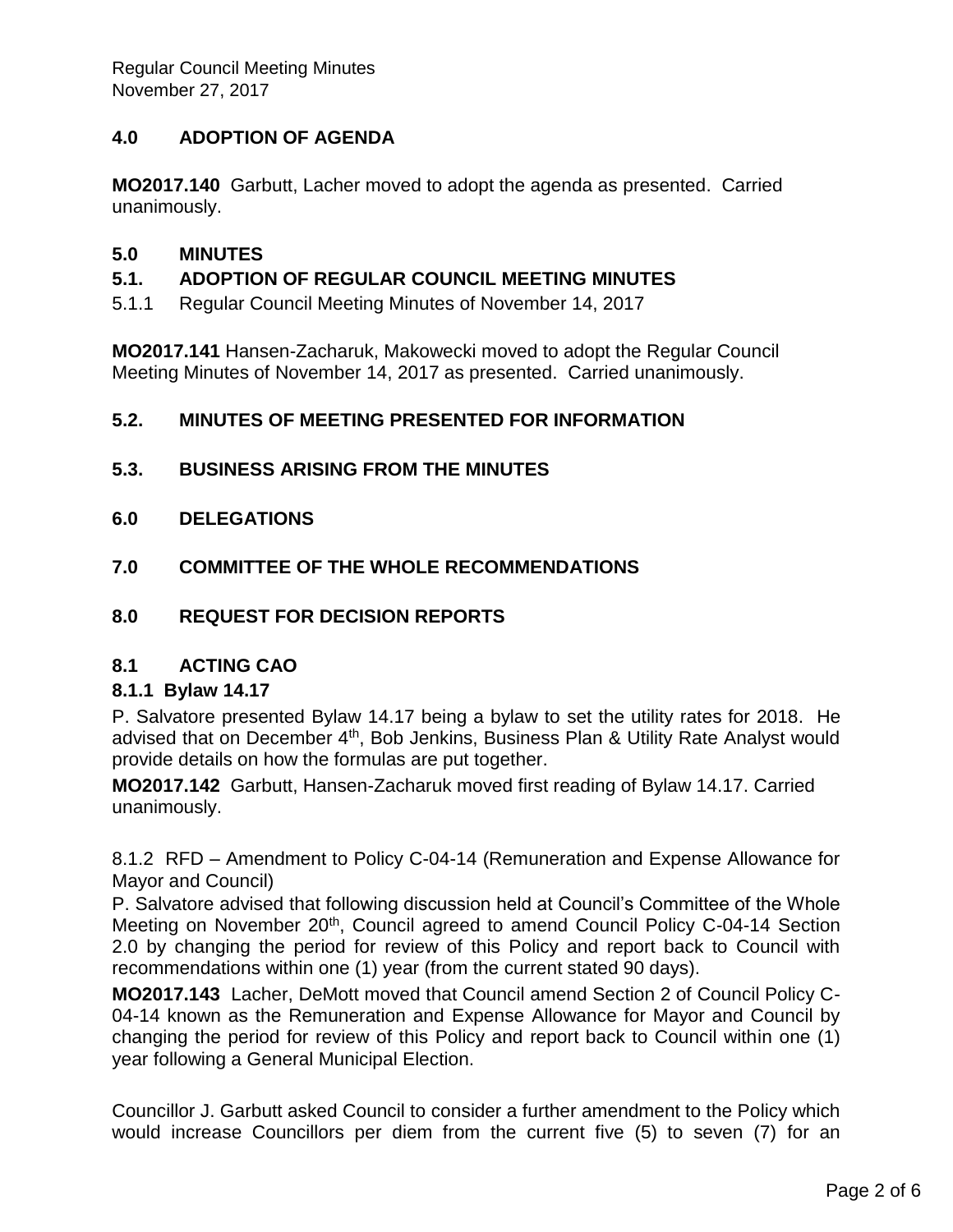Regular Council Meeting Minutes November 27, 2017

orientation year. He further stated that the change would take into consideration that five (5) per diems are used up within the first few months of the year with attendance at orientation, strategic planning and AUMA. Council agreed to move this recommendation forward to the Review Committee that Council strikes and let them consider this request.

Councillor F. Makowecki asked for a friendly amendment to change the wording of the motion from "completed within one (1) year" to "completed in one (1) year". Council agreed to the friendly amendment.

**MO2017.143A** Lacher, DeMott moved that Council amend Section 2 of Council Policy C-04-14 known as the Remuneration and Expense Allowance for Mayor and Council by changing the Committee's report to be completed in one (1) year following a General Municipal Election and further that the Review Committee consider a recommendation to increase Councillors' per diem from the current five (5) to seven (7) for an orientation year. Carried unanimously.

8.1.3 RFD – Appointment to the Heritage Arts and Culture Committee

P. Salvatore advised that the Heritage Arts and Culture Committee has two (2) vacancies with one (1) application received from Dennis Harder. Administration is recommending that Council approve the appointment of Dennis Harder. There is no term of appointment assigned to this Committee.

**MO2017.144** Hansen-Zacharuk, Makowecki moved that Council approve the appointment of Dennis Harder to the Heritage Arts and Culture Committee. Carried unanimously.

8.1.4 RFD – Appointment to the Drumheller Public Library Board

P. Salvatore advised that the Drumheller Public Library Board has two (2) vacancies with one (1) application received from Sheila Krueger. The Library Board is recommending that Council approve the appointment of Sheila Krueger.

**MO2017.145** Lacher, DeMott moved that Council accept the recommendation of the Drumheller Public Library Board and approve the appointment of Sheila Krueger for a three (3) year term to the Drumheller Public Library Board expiring on the date of Council's 2020 Annual Organizational Meeting. Carried unanimously.

8.1.5 RFD – Appointments to the Drumheller Policing Committee

P. Salvatore advised that there are four (4) vacancies with six (6) applications received from: Jo Jensen, Don Loro, Kalan Sykes, Keith Hodgson, Larry Keddie and Jim Decore. He asked Council to review the recommendation attached.

**MO2017.146** Hansen-Zacharuk, DeMott moved that Council go in camera at 4:50 PM. Carried unanimously.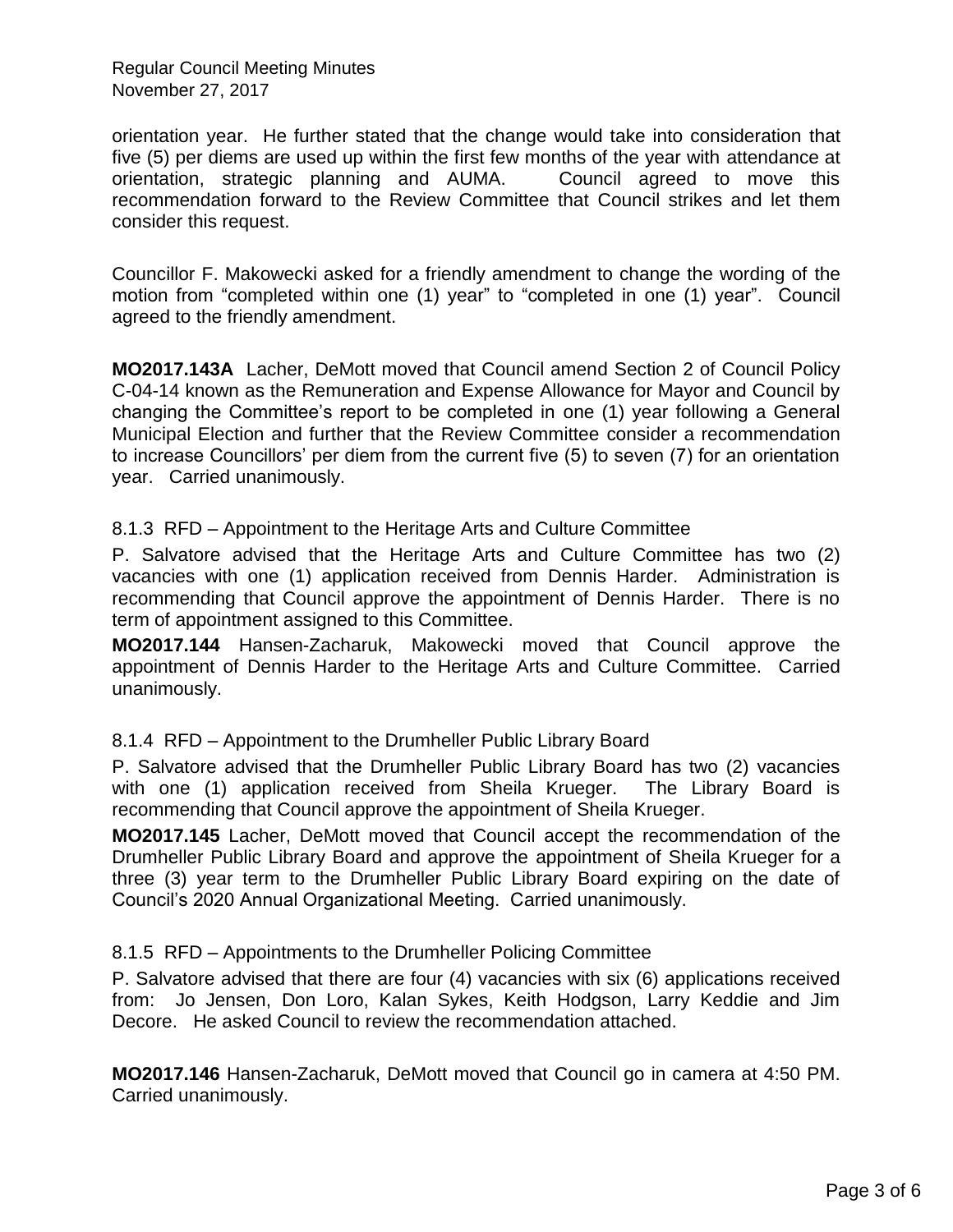Regular Council Meeting Minutes November 27, 2017

**MO2017.147** Hansen-Zacharuk, DeMott moved that Council come out of camera at 5:00 PM. Carried unanimously.

**MO2017.148** Garbutt, Hansen-Zacharuk moved that Council appoint Jim Decore to the Drumheller Policing Committee for a further one (1) year term to expire on the date of Council's 2018 Organization Meeting. Carried unanimously.

#### 8.1.6 RFD – Appointment to the Drumheller Housing Administration

P. Salvatore advised that the Drumheller Housing Administration has one (1) vacancy with two (2) applications received: Cheyanne Bruer and Brendon Huntley. Councillor J. Garbutt requested a secret ballot on the selection.

**MO2017.149** Garbutt, Hansen-Zacharuk moved that Council use the process of a secret ballot for the selection of an appointee. Carried unanimously.

**MO2017.150** Hansen-Zacharuk, Lacher moved that Council appoint Brendon Huntley to the Drumheller Housing Administration for a three (3) year term expiring on the date of Council's 2020 Annual Organizational Meeting. Carried unanimously.

### **8.2. DIRECTOR OF INFRASTRUCTURE SERVICES**

- **8.3. DIRECTOR OF CORPORATE SERVICES**
- **8.4. DIRECTOR OF COMMUNITY SERVICES**
- **8.5 DIRECTOR OF PROTECTIVE SERVICES**

#### **9.0 PRESENTATION OF QUARTERLY REPORTS BY ADMINISTRATION**

- **10.0 PUBLIC HEARING DECISIONS**
- **11.0 UNFINISHED BUSINESS**
- **12.0 NOTICE OF MOTION**
- 13.0 MAYOR AND COUNCILLORS REPORTS

13.1 RFD – Approval of Economic Task Force Terms of Reference

Mayor H. Colberg presented the draft Economic Task Force Terms of Reference for Council's comments and approval.

**MO2017.150** Garbutt, DeMott moved that Council approve the Economic Task Force Terms of Reference as presented.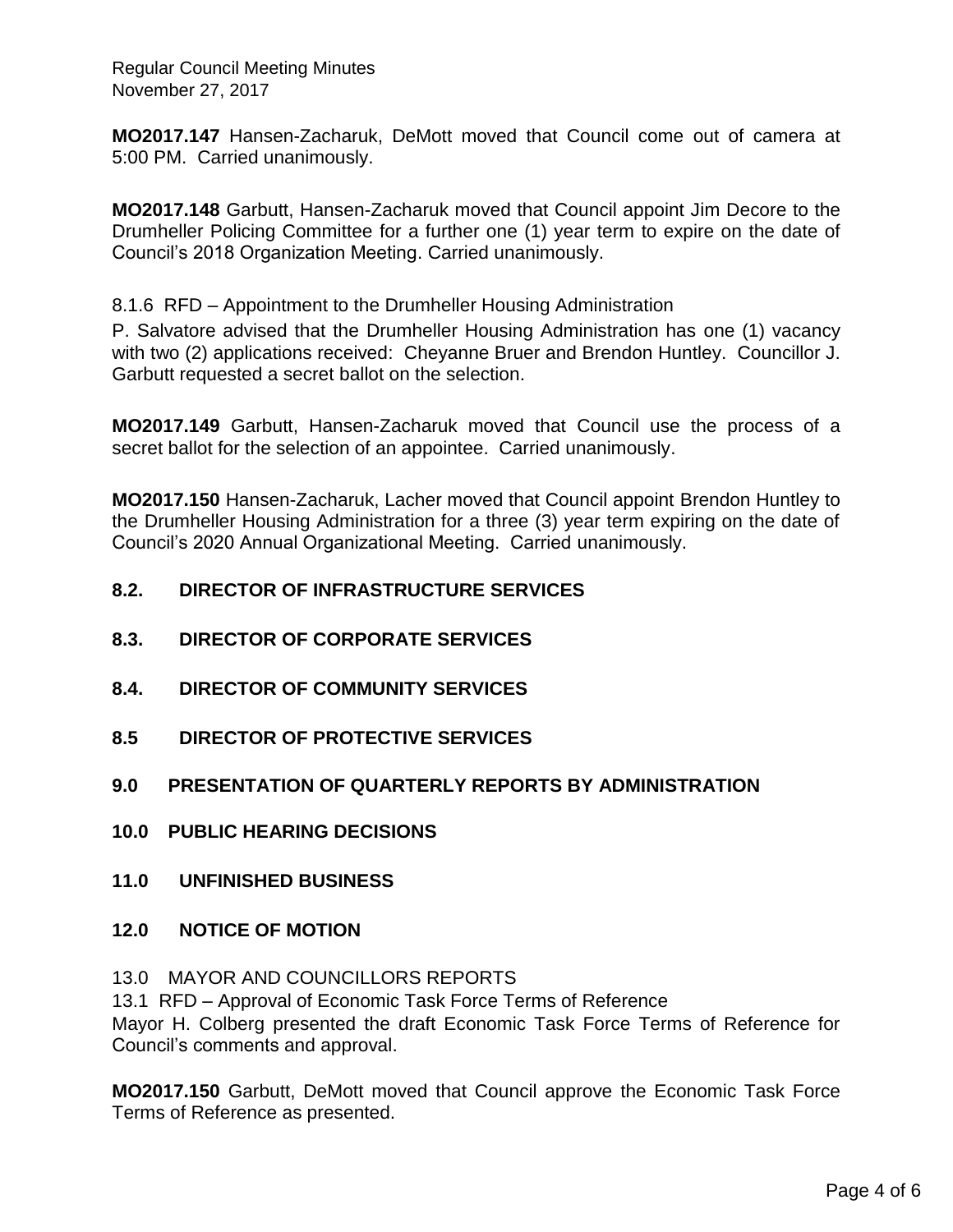Regular Council Meeting Minutes November 27, 2017

Councillor F. Makowecki asked for a friendly amendment under membership to include: "*Mayor Heather Colberg and himself would serve as ex-officio members and further that* a*ll volunteers submit applications to Council with seven (7) to be selected by Council to serve on the Economic Steering Committee and the remaining applicants to be appointed by the Steering Committee to an appropriate sub-committee*".

In response to a question raised by Councillor J. Garbutt Mayor Colberg clarified that she and Councillor F. Makowecki would represent Council as "ex-officio" members but not serve as voting members. Mayor Colberg explained that the structure of the Economic Task Force would be one similar to the structure used for the Badlands Community Facility with a Steering Committee as well as sub-committees.

Councillor J. Garbutt asked if the current Economic Development Advisory Committee public-at-large members were eligible to apply for membership on the Economic Task Force. Council agreed that public-at-large members currently serving on the EDAC could apply for membership on the Task Force.

Council agreed that applications would be reviewed by Council at their meeting of December 11<sup>th</sup> and if needed, more appointments would be reviewed by Council at a Special Council Meeting to be held on January 2, 2018. Council directed Administration to communicate the strategy via Chamber, Town website, Town Page, 2-Minutes on the Town and media coverage.

Councillor L. Hansen-Zacharuk asked if Council would consider membership to the Task Force on a regional basis, i.e. Munson, Morrin, etc. Council agreed and noted that the current language does not exclude regional members. Council agreed that they would consider regional membership.

**MO2017.150A** Garbutt, DeMott moved that Council approve the Terms of Reference for the Economic Task Force as amended by including under membership: "*All volunteers submit applications to Council with seven (7) to be selected by Council to serve on the Economic Steering Committee and the remaining applicants to be appointed by the Steering Committee to an appropriate sub-committee*"; and further that Mayor Colberg and Councillor Makowecki would serve as "ex officio" members and not voting members; and further that membership would be considered on a regional basis. Carried unanimously.

#### **14.0 IN-CAMERA MATTERS**

There being no further business, the Mayor declared the meeting adjourned 5:24 PM.